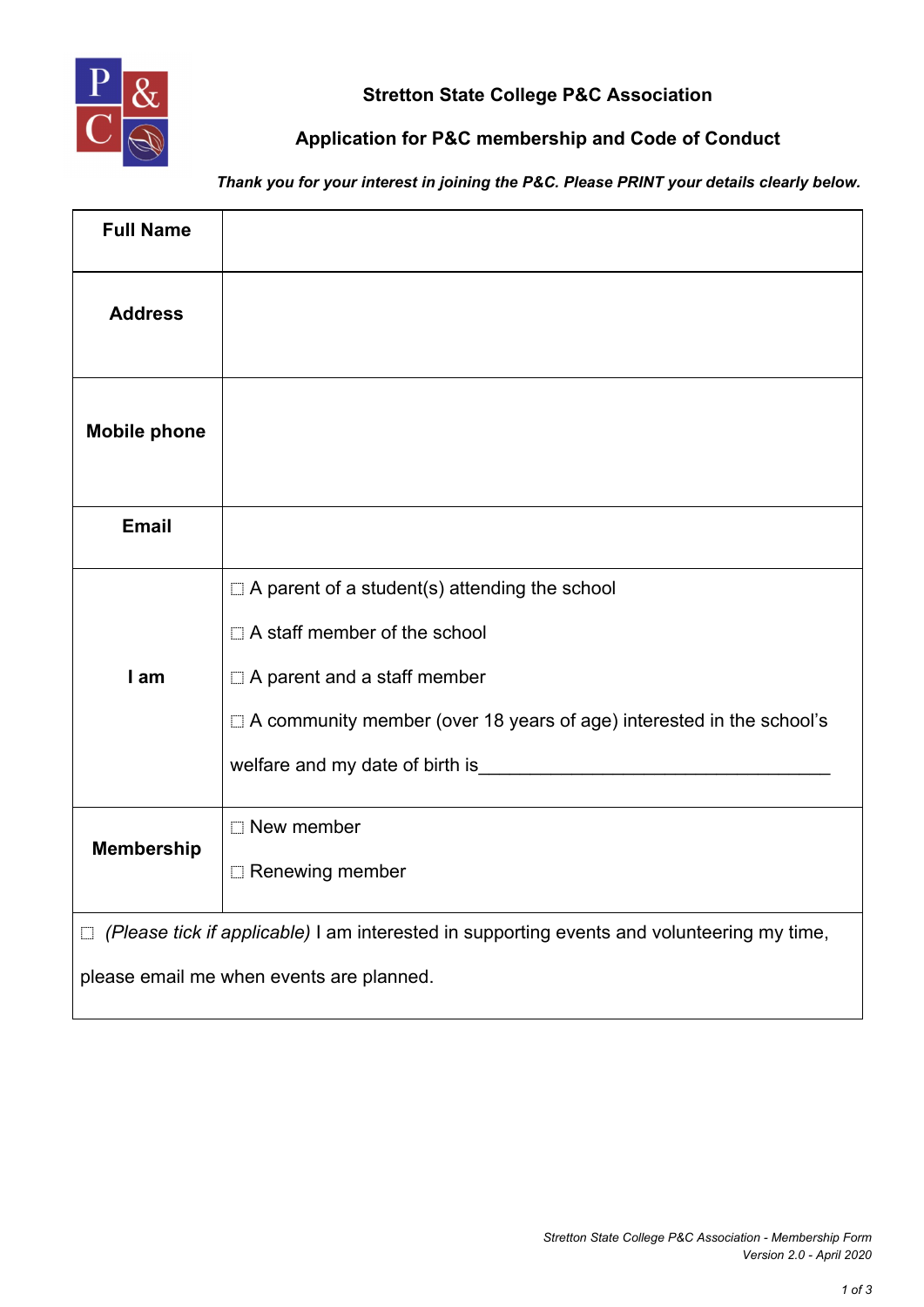I would like to apply for membership in the Stretton State College Parents and Citizens' Association, and I undertake to:

- Respect personal privacy information obtained as a P&C representative **MUST** be considered confidential and treated accordingly;
- Promote the interests of and facilitate the development and further improvement of the school and the good order and management of the school;
- Comply with the Constitution of the P&C Association, including the P&C Association Code of Conduct as specified in Schedule 2 of the Constitution (see overleaf), and any valid resolutions passed by the Association;
- Act courteously, respectfully, with dignity and fairness observed at all times; and
- Not discriminate against any person as this will not be tolerated (refer *Anti-Discrimination Act 1991*).

If a person has been convicted of an indictable offence, it is grounds for removal in accordance with the Education (General Provision) Act 2006.

| Signature: |  |  |  |
|------------|--|--|--|
|            |  |  |  |
| Date:      |  |  |  |

Please note:

- 1. Membership is granted by attending a P&C General Meeting in person (with this completed form) or by returning a membership form to the P&C prior to the AGM each year via email to [strettoncollegepandc@gmail.com](mailto:strettoncollegepandc@gmail.com) or in person. New memberships are accepted at the end of each General Meeting, therefore voting rights apply from the following General Meeting, except at the AGM where they are accepted at the beginning of a meeting and voting rights apply immediately.
- 2. All memberships lapse at the P&C AGM and therefore need to be renewed annually.

## **P&C Secretary Use Only**

| Date received                                |  |
|----------------------------------------------|--|
| Date accepted                                |  |
| Secretary's signature                        |  |
| Date entered into P&C<br>membership register |  |